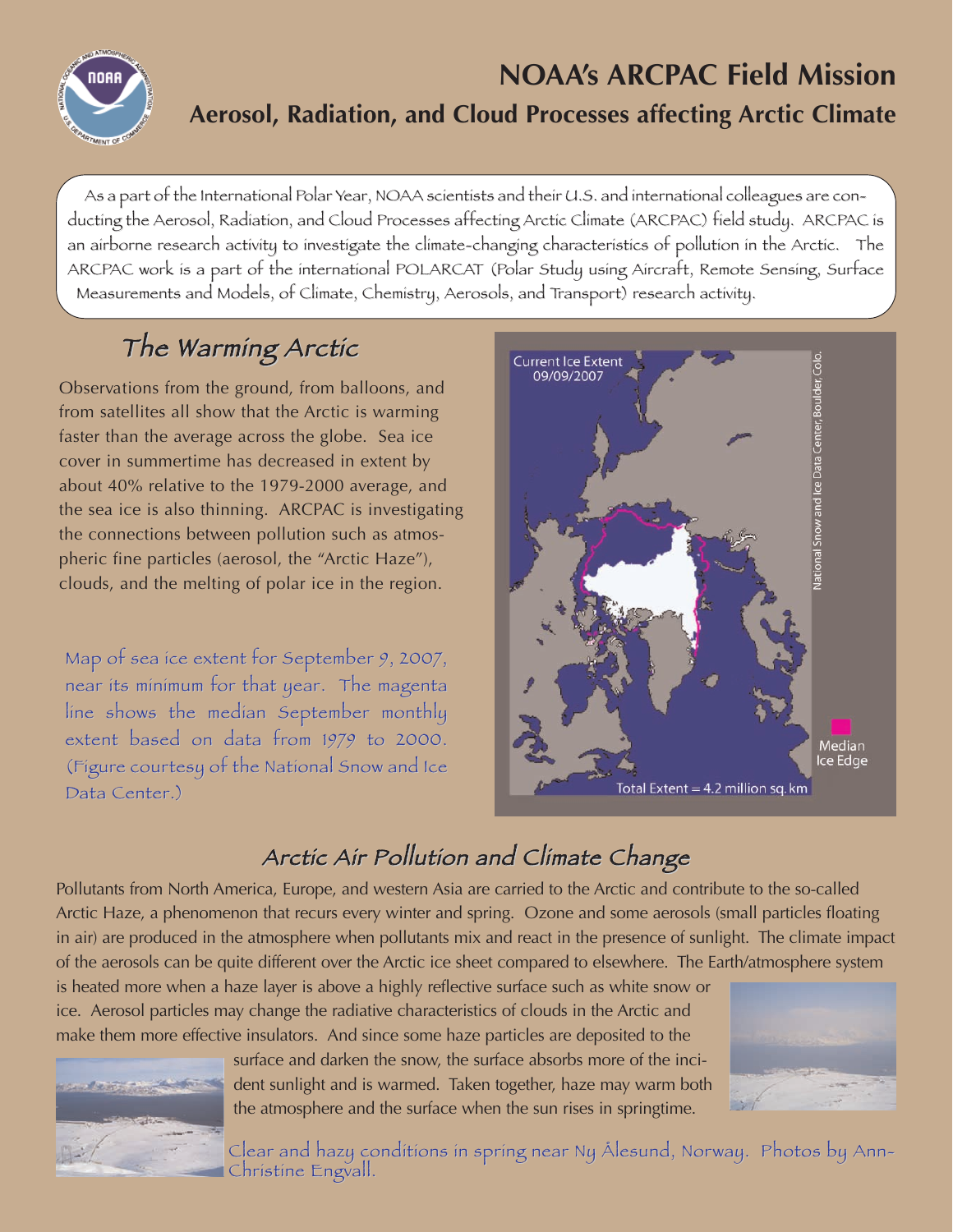#### What is Happening During ARCPAC?

One of NOAA's premier research aircraft, a WP-3D Orion (the "P-3"), is carrying out a series of flights in the Arctic during spring 2008. Scientists have outfitted the aircraft with 26 instruments to transform it into a "flying chemical laboratory" that can measure physical and chemical properties of aerosol fine particles comprising Arctic Haze, cloud properties, and radiation, along with ozone, nitrogen oxides, volatile organic compounds, and other trace gases that affect climate in the Arctic.



#### Arctic Haze Climate Processes



- Haze particles deposited on snow absorb more sunlight and warm the surface.
- Pollution causes more ozone to form (a greenhouse gas).



- **•** Flights based out of Fairbanks, Alaska
- **•** Far northern base with hangar, good runways, safe aircraft operations
- **•** First 3 weeks of April 2008
- **•** Haze present at ground level and aloft
- **•** Sun is up (radiative heating)
- **•** Comparisons to NOAA and DOE long-term ground sites at Barrow
- **•** Contrast with NOAA ship study of fresh emissions in European Arctic



• Dark haze particles absorb sunlight and warm the atmosphere.



• Arctic Haze causes clouds to have more and smaller droplets that radiate more warmth downward.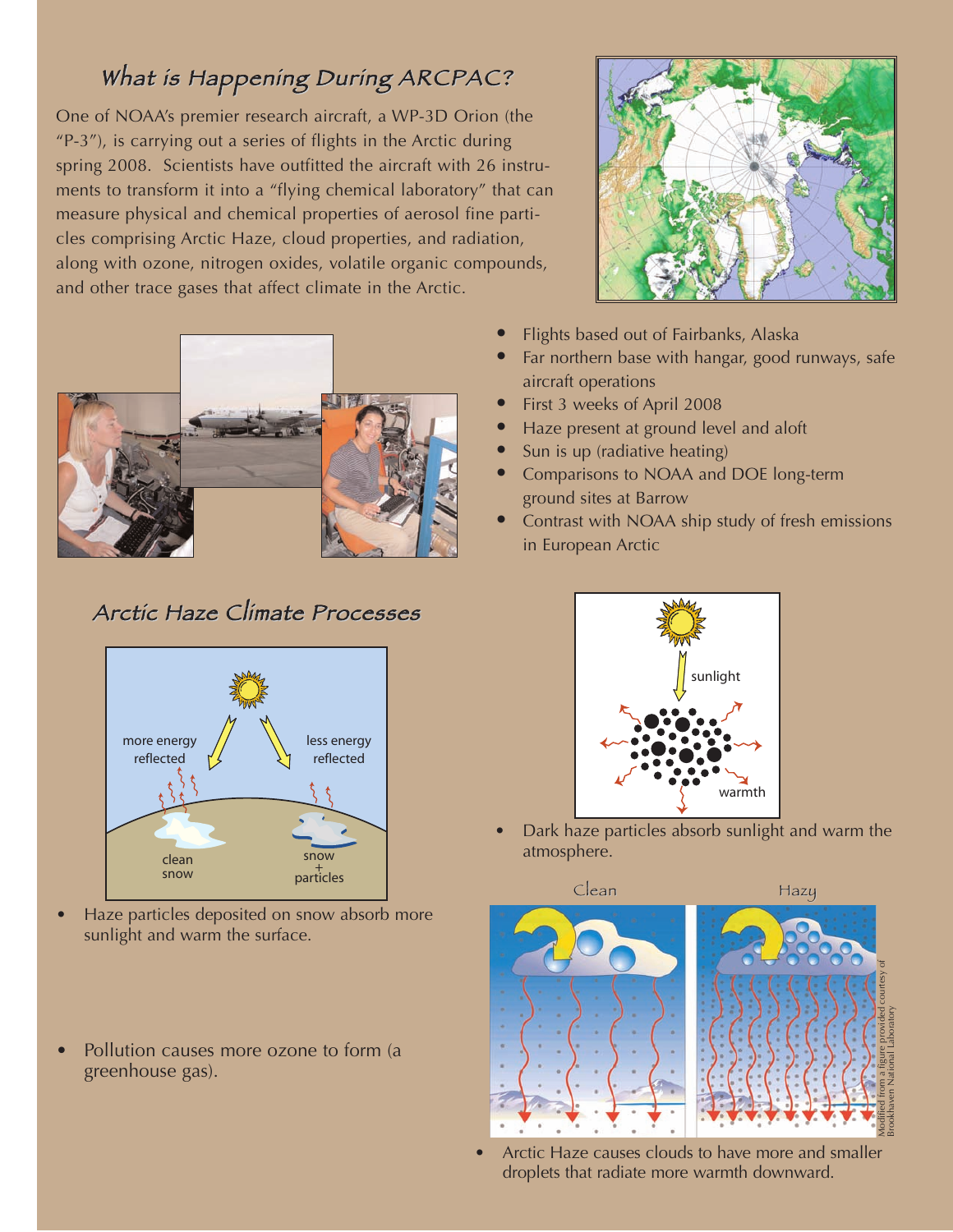